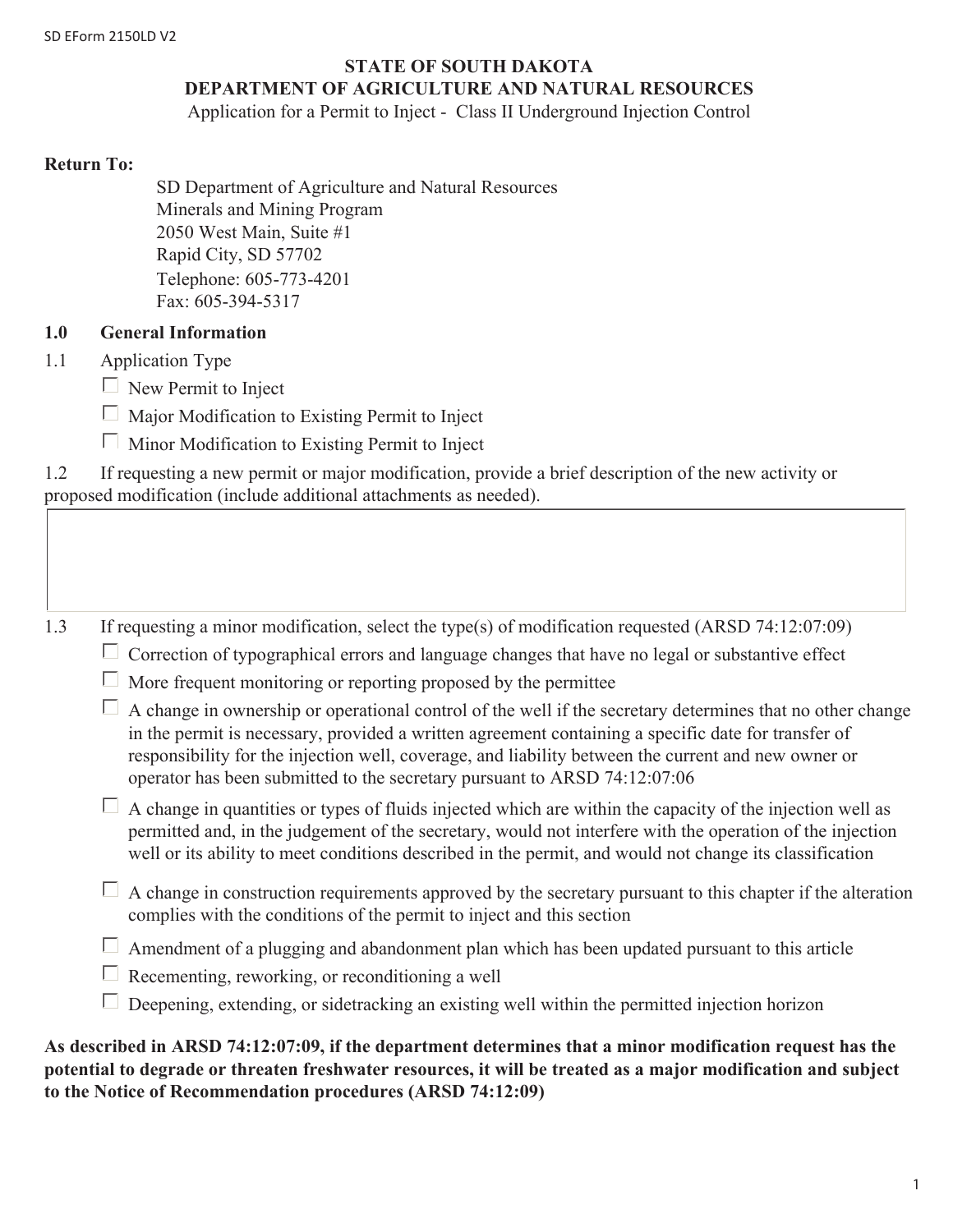# 1.4 Operator Information (ARSD 74:12:07:03(8))

| Name:      |  |
|------------|--|
| Address:   |  |
| Telephone: |  |
| Email:     |  |

1.5 Basic information about the well(s) covered by the requested permit to inject

| <b>API</b> Number | Well Name | <b>Legal Location</b> | Latitude | Longitude |
|-------------------|-----------|-----------------------|----------|-----------|
|                   |           |                       |          |           |
|                   |           |                       |          |           |
|                   |           |                       |          |           |
|                   |           |                       |          |           |

**The information required below should be included as attachments to the application form. The following should be used as a checklist to ensure all necessary material is submitted. The department recommends using the same numbering system as shown in the application form; however, if a different system is used please use the location box to identify the location of the information in the application.**

1.6 Affidavit of Delivery (ARSD 74:12:07:04) - Include an affidavit showing the names and addresses of the parties to whom the application has been delivered.

 $\Box$  Included

# **2.0 Specific Application Requirements**

- 2.1 Maps (ARSD 74:12:07:03(1))
- 2.1.1 Vertical Wells (ARSD 74:12:07:03(1)(a))

A one-half mile fixed radius area of review plat which shows the location of the injection well or wells, existing or proposed; the location of all oil and gas wells; the location of all water wells, active and abandoned; the location of all other wells, including plugged and abandoned wells; abandoned locations; dry holes; current drilling locations; the names of operators; the surface and mineral owners; and each offset operator

 $\Box$  Included

Location: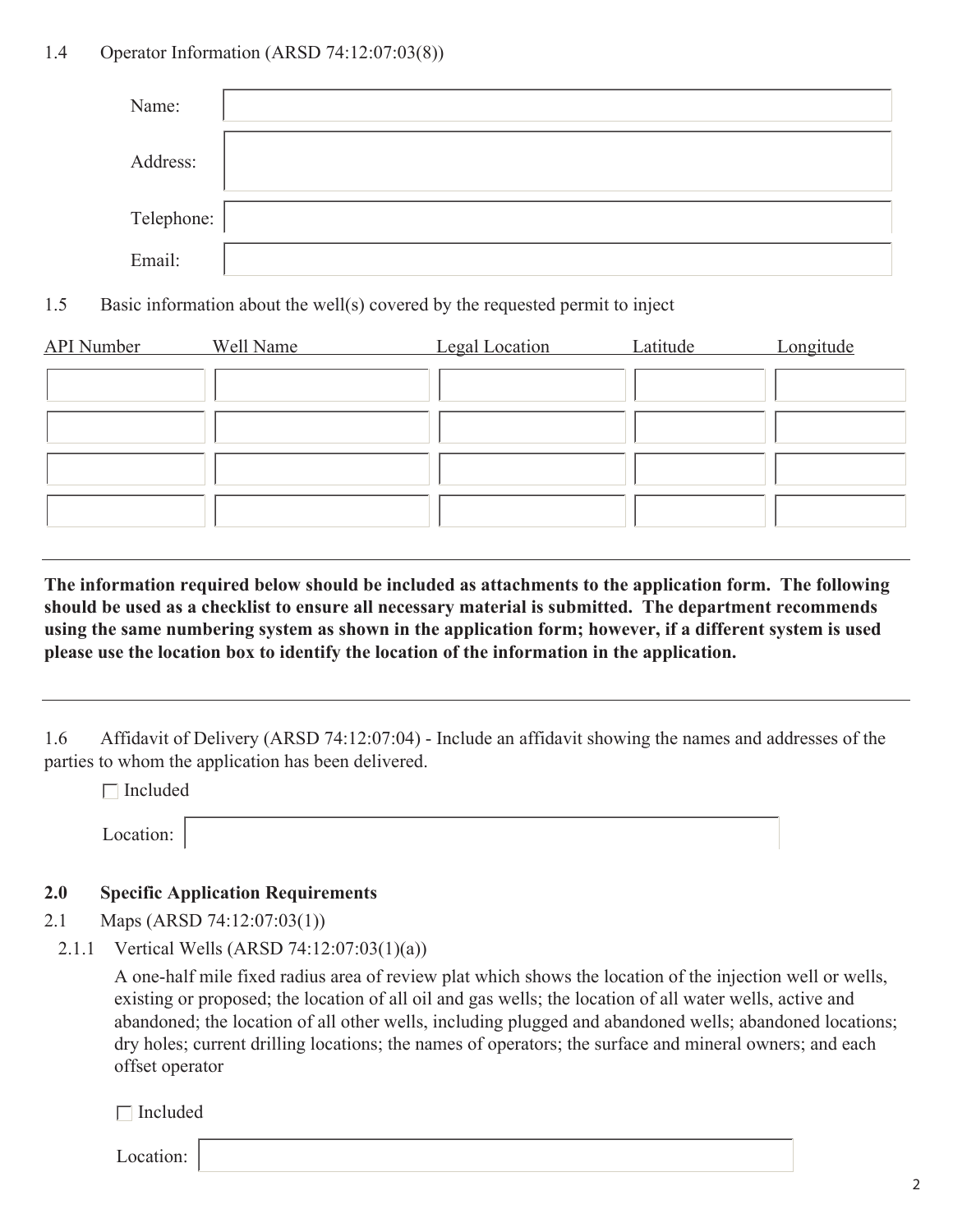## 2.1.2 Horizontal Wells (ARSD 74:12:07:03(1)(b))

A one-half mile fixed radius area of review plat extending in all directions from the horizontal well and any sidetracks. The plat must show the location of the injection well or wells, existing or proposed; the location of all oil and gas wells; the location of all water wells, active and abandoned; the location of all other wells, including plugged and abandoned wells; abandoned locations; dry holes; current drilling locations; the names of operators; the surface and mineral owners; and each offset operator

| $\Box$ Included |  |  |  |  |
|-----------------|--|--|--|--|
| Location:       |  |  |  |  |

2.2 Formation or formations from which oil, gas, and water wells are producing or have produced within the area of review (ARSD 74:12:07:03(2))

| $\Box$ Included |  |
|-----------------|--|
| Location:       |  |

2.3 The name, stratigraphic and structural description, and depth of the receiving formation or formations and the overlying and underlying confining zone(s) or formation(s) (ARSD 74:12:07:03(3))

 $\Box$  Included Location:

2.4 The well type, construction, spud date, total depth, formation tops, record of completion or recompletion, and plugging for all oil, gas, and injection wells within the area of review, **and any additional pertinent information which the secretary determines is necessary to make an informed judgement on the issuance of a permit**, including drill stem tests and well logs for all oil and gas wells identified in the area of review (ARSD 74:12:07:03(4))

|     | Included                                                                              |
|-----|---------------------------------------------------------------------------------------|
|     | Location:                                                                             |
| 2.5 | Information on abandoned and active water wells within the area of review, as follows |
|     | (ARSD 74:12:07:03(5))                                                                 |
|     | 2.5.1 Abandoned water wells:                                                          |
|     | 2.5.1.1 The legal location                                                            |
|     | $2.5.1.2$ Well name                                                                   |
|     | 2.5.1.3 Method and supporting information on abandonment, if available                |
|     | 2.5.2 Active Water Wells                                                              |
|     | 2.5.2.1 The legal location                                                            |
|     |                                                                                       |

2.5.2.2 Well name

2.5.2.3 An analysis of water quality, including information on total dissolved solids content, chlorides, sodium, sulfates, nitrates, and hydrocarbons

2.5.2.4 The construction program, including casing size and type, if available

2.5.2.5 Depth of the well, if available

2.5.2.6 A geologic / driller's log, if available

2.5.2.7 The water level and pump type, if available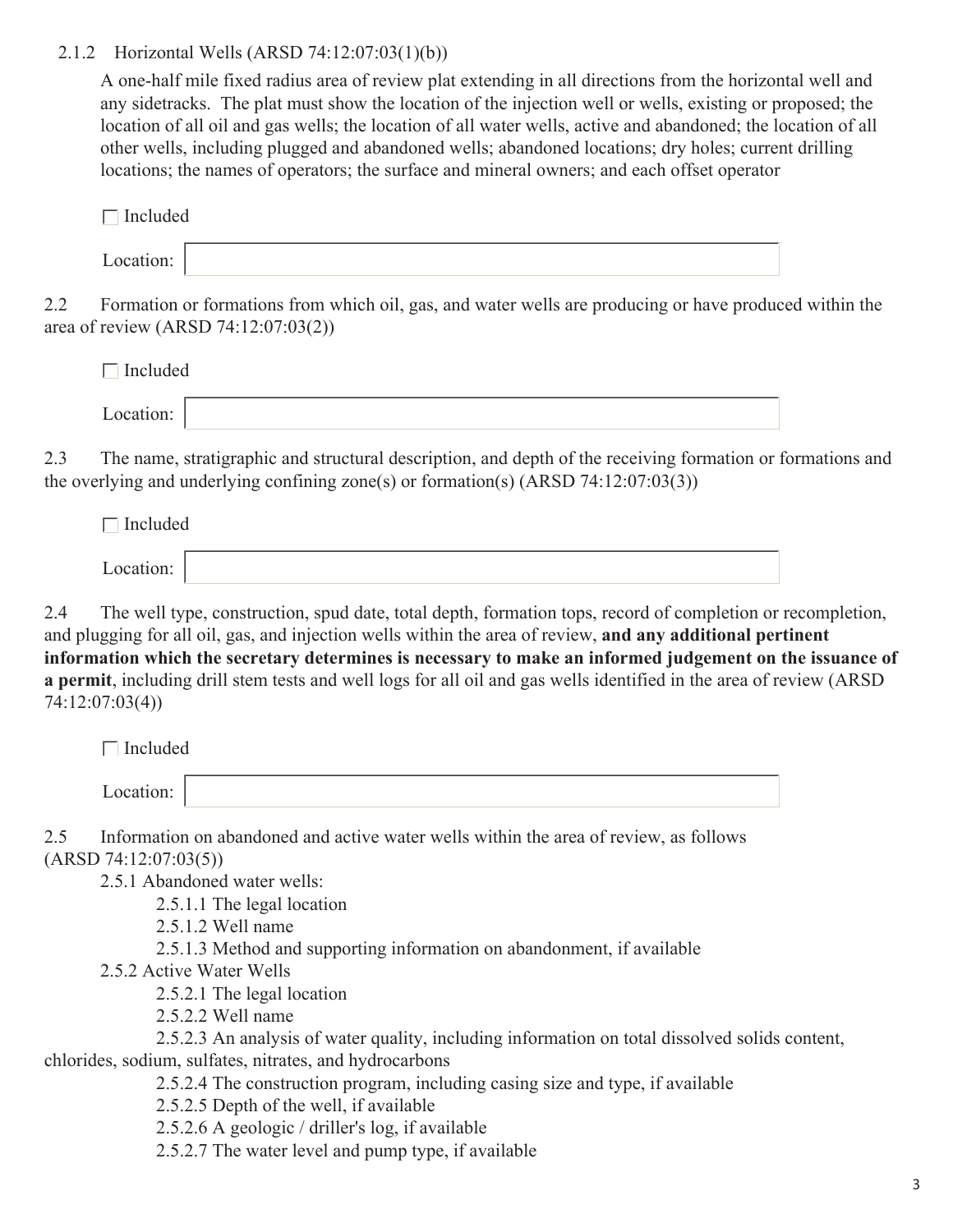$\Box$  Included

|--|

2.6 A description of the injection well's casing and the proposed casing program, and the proposed method for testing the casing for mechanical integrity before use as an injection well (ARSD 74:12:07:03(6))

| $\Box$ Included |  |  |  |  |
|-----------------|--|--|--|--|
| Location:       |  |  |  |  |

2.7 The geologic name and the depth to and interval of all freshwater resources which may be affected by injection (ARSD 74:12:07:03(7))

| $\Box$ Included |  |
|-----------------|--|
| Location:       |  |

2.8 Schematic drawings of the surface and subsurface construction details of the well with detailed drawings of the gauge connections  $(ARSD 74:12:07:03(9))$ 

| $\Box$ Included |  |  |  |  |
|-----------------|--|--|--|--|
| Location:       |  |  |  |  |

2.9 The source and nature of the substance or substances to be injected, its viscosity, its compatibility with the receiving formation, including stability indices, and the estimated average and maximum daily amounts to be injected. If the nature of the injected fluid is produced water, a water quality analysis must be submitted and must include information on total dissolved solids content, chlorides, sodium, sulfates, nitrates, and hydrocarbons. (ARSD 74:12:07:03(10))

| Included  |  |  |
|-----------|--|--|
| Location: |  |  |

2.10 The average and maxium estimated injection pressure (ARSD 74:12:07:03(11))

| $\Box$ Included |  |  |
|-----------------|--|--|
| Location:       |  |  |

2.11 A narrative description of any proposed production stimulation program, including a feasibility study, process descripton, and an explanation of how the data were determined, such as working calculations (ARSD 74:12:07:03(12))

 $\Box$  Included

Location: